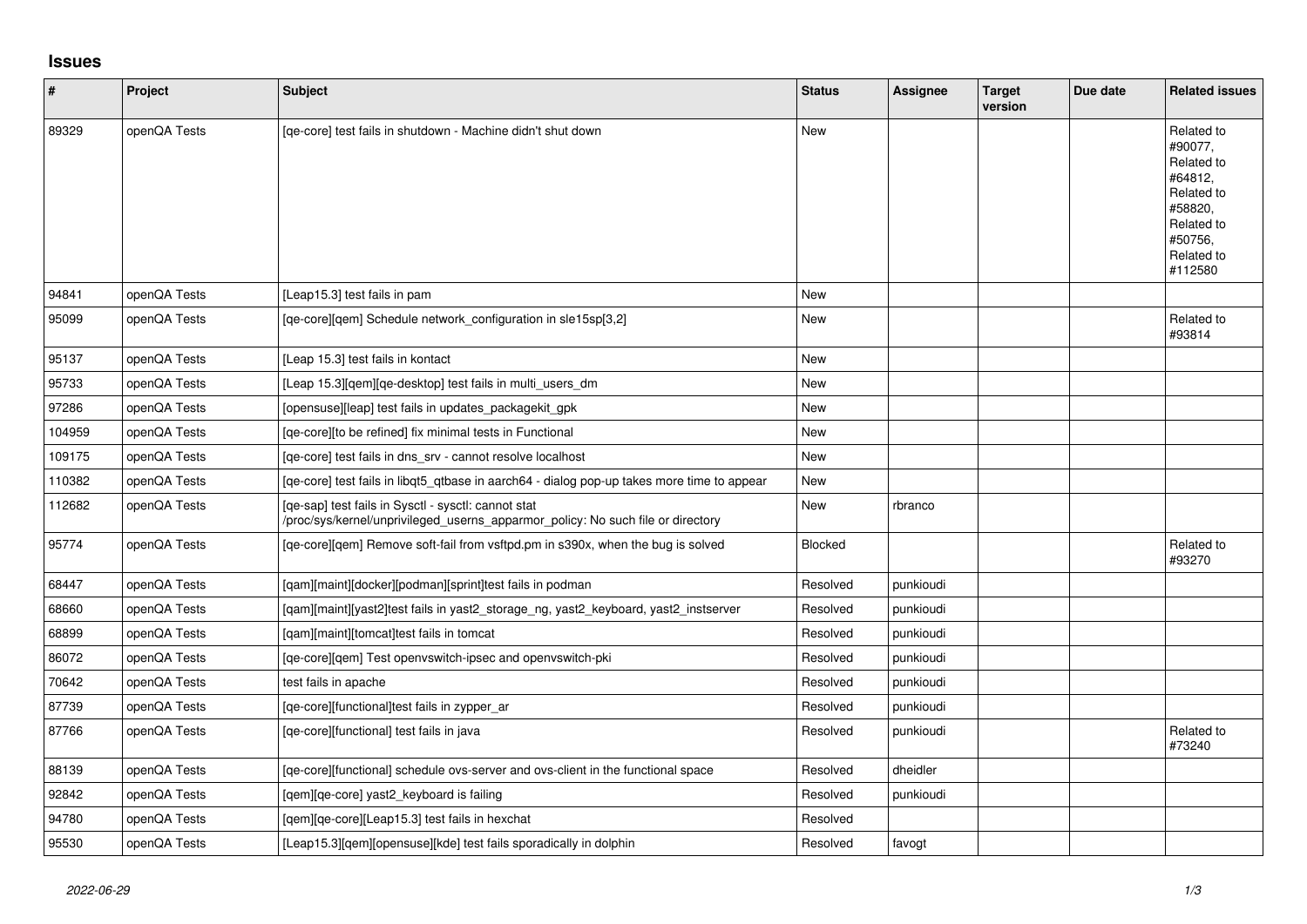| $\vert$ # | Project        | <b>Subject</b>                                                                                          | <b>Status</b> | Assignee  | <b>Target</b><br>version | Due date | <b>Related issues</b>                          |
|-----------|----------------|---------------------------------------------------------------------------------------------------------|---------------|-----------|--------------------------|----------|------------------------------------------------|
| 96569     | openQA Tests   | [leap 15.3] [qe-yast] test fails in logpackages                                                         | Resolved      |           |                          |          |                                                |
| 101587    | openQA Tests   | [Leap15.3][qe-core] - test fails in grub_test                                                           | Resolved      | punkioudi |                          |          |                                                |
| 101596    | openQA Tests   | [Leap15.3] [qe-core] test fails in ghostscript                                                          | Resolved      | punkioudi |                          |          |                                                |
| 102080    | openQA Tests   | [Leap15.3] test fails in validate lvm                                                                   | Resolved      | punkioudi |                          |          |                                                |
| 102098    | openQA Tests   | [qe-core][Leap15.3] test fails in mariadb_srv                                                           | Resolved      |           |                          |          |                                                |
| 102104    | openQA Tests   | [qe-core][Leap15.3] test fails in orphaned_packages_check                                               | Resolved      |           |                          |          |                                                |
| 107233    | openQA Tests   | [leap 15.3][qe-core] test fails in ooffice                                                              | Resolved      | apappas   |                          |          |                                                |
| 107236    | openQA Tests   | [leap 15.3][qe-core] test fails in oomath                                                               | Resolved      | punkioudi |                          |          |                                                |
| 108275    | openQA Tests   | [qe-core][leap] test fails in test_results - new functionality of quitting the pop-up guiding<br>window | Resolved      | punkioudi |                          |          |                                                |
| 109178    | openQA Tests   | [ge-core] test fails in dns srv - cannot resolve localhost                                              | Resolved      | punkioudi |                          |          |                                                |
| 95389     | openQA Tests   | [Leap15.3][qe-core][qem][epic] test fails sporadically in updates_packagekit_gpk                        | Feedback      |           |                          |          |                                                |
| 66799     | openQA Tests   | [gam] [docker] Extend docker test coverage in openga                                                    | Rejected      | punkioudi |                          |          |                                                |
| 88742     | openQA Tests   | [qe-core][functional] test fails in yast2_lan_restart - Network reload was expected                     | Rejected      |           |                          |          | Related to<br>#87943,<br>Related to<br>#105358 |
| 93692     | qe-yast        | Schedule Ivm-thin-provisioning in maintenance runs                                                      | New           |           | Current                  |          |                                                |
| 101930    | qe-yast        | [leap15.3] test fails sporadically in await_install                                                     | Closed        | oorlov    | Current                  |          |                                                |
| 94985     | qe-yast        | [Leap 15.3] test fails in yast2_control_center                                                          | Rejected      |           | Current                  |          |                                                |
| 112742    | openQA Project | [tools] aarch64 - qemu-img: /var/lib/openqa/pool/14/raid/hd0-overlay0: Image is not in qcow2<br>format  | New           |           | future                   |          | Related to<br>#109319                          |
| 111258    | openQA Tests   | [ge-core] Increase the coverage of test scenarios in Leap maintainance                                  | New           |           | QE-Core:<br>Ready        |          |                                                |
| 68788     | openQA Tests   | [qe-core][qem][maint][firefox]test fails in firefox                                                     | Resolved      | dzedro    | QE-Core:<br>Ready        |          |                                                |
| 93814     | openQA Tests   | [ge-core][gem] Schedule network hostname in maintenance runs                                            | Resolved      | punkioudi | QE-Core:<br>Ready        |          | Related to<br>#95099                           |
| 86075     | openQA Tests   | [qe-core][qem] Test openvswitch-vtep                                                                    | Resolved      | punkioudi | QE-Core:<br>Ready        |          |                                                |
| 93264     | openQA Tests   | [qe-core][qem] Add journald_fss, openvswitch_ssl, vsftpd tests to QEM                                   | Resolved      | punkioudi | QE-Core:<br>Ready        |          |                                                |
| 93270     | openQA Tests   | [ge-core][gem] Schedule vsftpd in s390x runs                                                            | Resolved      | punkioudi | QE-Core:<br>Ready        |          | Related to<br>#95774                           |
| 94810     | openQA Tests   | [Leap15.3][qem][qe-core] test fails in qam_zypper_patch                                                 | Resolved      | punkioudi | QE-Core:<br>Ready        |          |                                                |